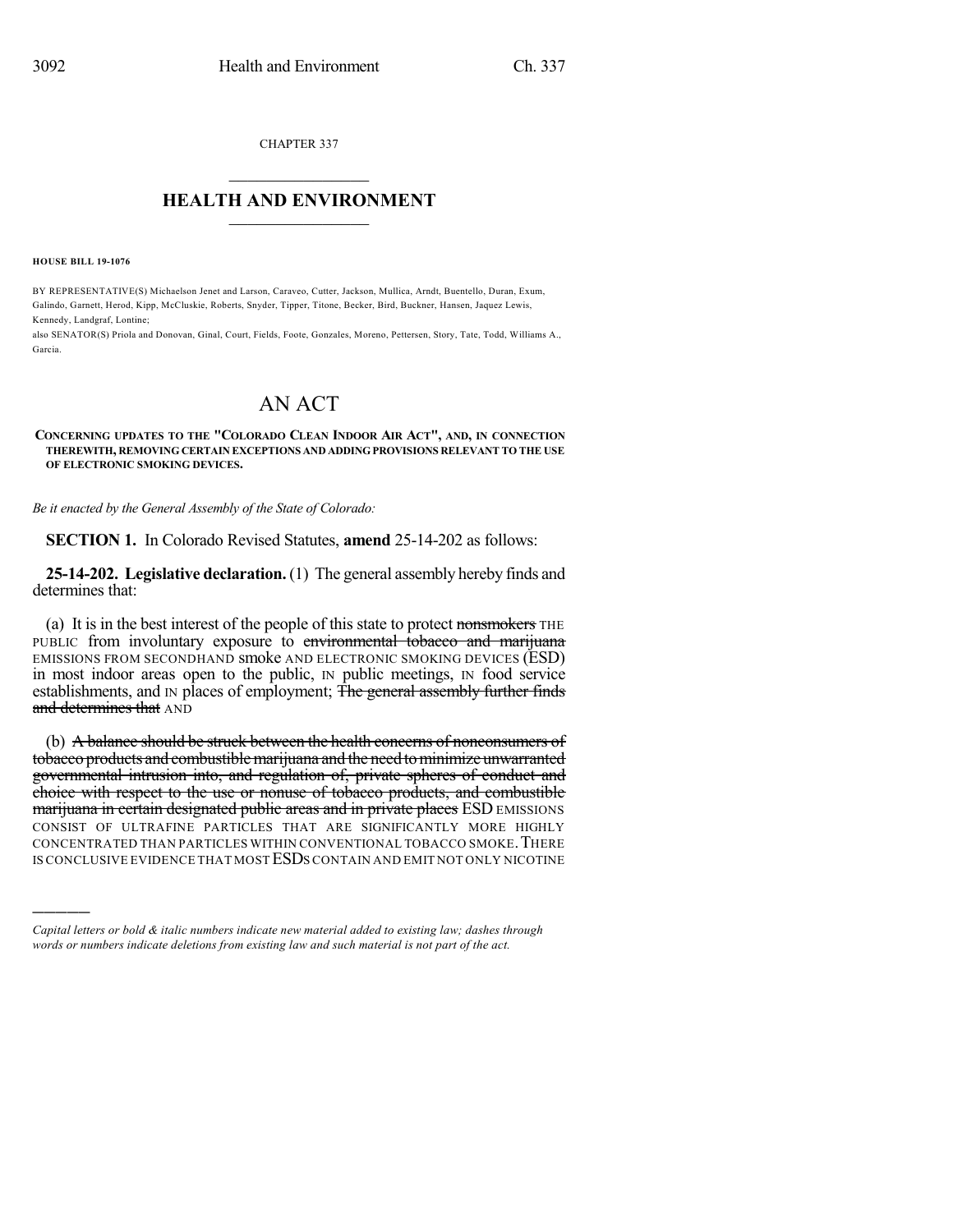## Ch. 337 Health and Environment 3093

BUT ALSO MANY OTHER POTENTIALLY TOXIC SUBSTANCES AND THAT ESDS INCREASE AIRBORNE CONCENTRATIONS OF PARTICULATE MATTER AND NICOTINE IN INDOOR ENVIRONMENTS. IN ADDITION, STUDIES SHOW THAT PEOPLE EXPOSED TO ESD EMISSIONS ABSORB NICOTINE AT LEVELS COMPARABLE TO THE LEVELS EXPERIENCED BY PASSIVE SMOKERS. MANY OF THE ELEMENTS IDENTIFIED IN ESD EMISSIONS ARE KNOWN TO CAUSE RESPIRATORY DISTRESS AND DISEASE, AND ESD EXPOSURE DAMAGES LUNG TISSUES. FOR EXAMPLE, HUMAN LUNG CELLS THAT ARE EXPOSED TO ESDAEROSOL AND FLAVORINGS SHOW INCREASED OXIDATIVE STRESS AND INFLAMMATORY RESPONSES.

(2) Therefore, the general assembly hereby declaresthat the purpose of this part 2 isto preserve and improve the health, comfort, and environment of the people of this state by limiting exposure to tobacco and marijuana smoke PROTECTING THE RIGHT OF PEOPLE TO BREATHE CLEAN, SMOKE-FREE AIR. NOTHING IN THIS PART 2 IS INTENDED TO INHIBIT A PERSON'S ABILITY TO TAKE MEDICINE USING AN INHALER OR SIMILAR DEVICE,NORTO PREVENT AN EMPLOYER OR BUSINESS OWNER FROM MAKING REASONABLE ACCOMMODATION FOR THE MEDICAL NEEDS OF AN EMPLOYEE, CUSTOMER, OR OTHER PERSON IN ACCORDANCE WITH THE FEDERAL "AMERICANS WITH DISABILITIES ACT OF 1990", AS AMENDED, 42 U.S.C. SEC. 12101 ET SEQ.

**SECTION 2.** In Colorado Revised Statutes, 25-14-203, **amend** (7), (16), and (18); **repeal** (1); and **add** (4.5) as follows:

**25-14-203. Definitions.** As used in this part 2, unless the context otherwise requires:

(1) "Airport smoking concession" means a bar or restaurant, or both, in a public airport with regularly scheduled domestic and international commercial passenger flights, in which bar or restaurant smoking is allowed in a fully enclosed and independently ventilated area by the terms of the concession.

(4.5) "ELECTRONIC SMOKING DEVICE" OR "ESD":

(a) MEANS ANY PRODUCT, OTHER THAN A PRODUCT DESCRIBED IN SUBSECTION (4.5)(c) OF THIS SECTION, THAT CONTAINS OR DELIVERS NICOTINE OR ANY OTHER SUBSTANCE INTENDED FOR HUMAN CONSUMPTION AND THAT CAN BE USED BY A PERSON TO ENABLE THE INHALATION OF VAPOR OR AEROSOL FROM THE PRODUCT;

(b) INCLUDES ANY PRODUCT DESCRIBED IN SUBSECTION (4.5)(a) OF THIS SECTION AND ANY SIMILAR PRODUCT OR DEVICE, WHETHER MANUFACTURED, DISTRIBUTED, MARKETED, OR SOLD AS AN E-CIGARETTE, E-CIGAR, E-PIPE, E-HOOKAH, OR VAPE PEN OR UNDER ANY OTHER PRODUCT NAME OR DESCRIPTOR; AND

(c) DOES NOT INCLUDE:

(I) A HUMIDIFIER OR SIMILAR DEVICE THAT EMITS ONLY WATER VAPOR; OR

(II) AN INHALER, NEBULIZER, OR VAPORIZER THAT IS APPROVED BY THE FEDERAL FOOD AND DRUG ADMINISTRATION FOR THE DELIVERY OF MEDICATION.

(7) "Entryway" means the outside of the front or main doorway leading into a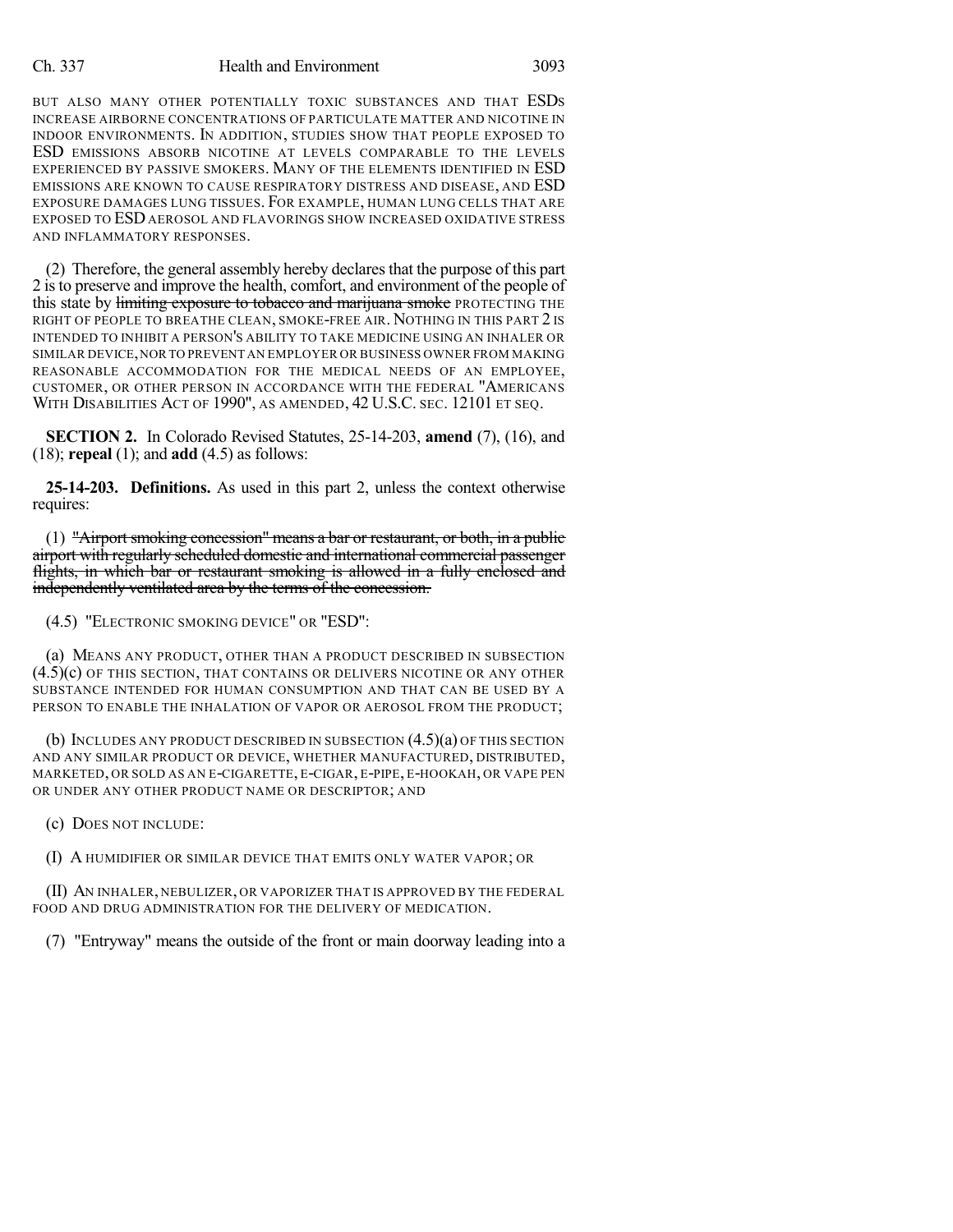3094 Health and Environment Ch. 337

building or facility that is not exempted from this part 2 under section 25-14-205. "Entryway" also includes the area of public or private property within a specified radius outside of the doorway. The specified radius shall MAY be determined by the local authority or PURSUANT TO SECTION  $25$ -14-207 (2)(a), BUT MUST BE AT LEAST TWENTY-FIVE FEET UNLESS SECTION 25-14-207  $(2)(a)(II)(B)$  OR  $(2)(a)(II)(C)$ APPLIES. If the local authority has not acted, the specified radius shall be fifteen IS TWENTY-FIVE feet.

 $(16)$  "Smoking" means the burning of a lighted cigarette, cigar, pipe, or any other matter or substance that contains tobacco or marijuana INHALING, EXHALING, BURNING, OR CARRYING ANY LIGHTED OR HEATED CIGAR, CIGARETTE, OR PIPE OR ANY OTHER LIGHTED OR HEATED TOBACCO OR PLANT PRODUCT INTENDED FOR INHALATION, INCLUDING MARIJUANA, WHETHER NATURAL OR SYNTHETIC, IN ANY MANNER OR IN ANY FORM. "SMOKING" ALSO INCLUDES THE USE OF AN ESD.

(18) "Tobacco business" means a sole proprietorship, corporation, partnership, or other enterprise engaged primarily in the sale, manufacture, or promotion of tobacco, tobacco products, or smoking devices or accessories, INCLUDING ESDS, either at wholesale or retail, and in which the sale, manufacture, or promotion of other products is merely incidental.

**SECTION 3.** In Colorado Revised Statutes, 25-14-204, **amend** (1) introductory portion, (1)(k), (1)(u)(I), (1)(bb), (1)(cc), and (2); **repeal** (1)(q); and **add** (1)(dd),  $(1)(ee)$ ,  $(1)(ff)$ , and  $(3)$  as follows:

**25-14-204. General smoking restrictions.** (1) Except as provided in section 25-14-205, and in order to reduce the levels of exposure to environmental tobacco and marijuana smoke, smoking shall Is not be permitted and no A person shall NOT smoke in any indoor area, including: but not limited to:

(k)(I) Any place of employment that is not exempted, WHETHER OR NOT OPEN TO THE PUBLIC AND REGARDLESS OF THE NUMBER OF EMPLOYEES.

(II) In the case of employers who own facilities otherwise exempted from this part 2, each such employer shall provide a smoke-free work area for each employee requesting not to have to breathe environmental tobacco SECONDHAND smoke Every employee shall have a right to work in an area free of environmental tobacco smoke AND EMISSIONS FROM ELECTRONIC SMOKING DEVICES.

(q) Restrooms, lobbies, hallways, and other common areas in hotels and motels, and in at least seventy-five percent of the sleeping quarters within a hotel or motel that are rented to guests;

(u) (I) The common areas of retirement facilities, publicly owned housing facilities, and except as specified in section  $25$ -14-205 (1)(k), nursing homes, but not including any resident's private residential quarters. or areas of assisted living facilities specified in section 25-14-205 (1)(k).

(bb) Other educational and vocational institutions; and

(cc) The entryways of all buildings and facilities listed in paragraphs (a) to (bb)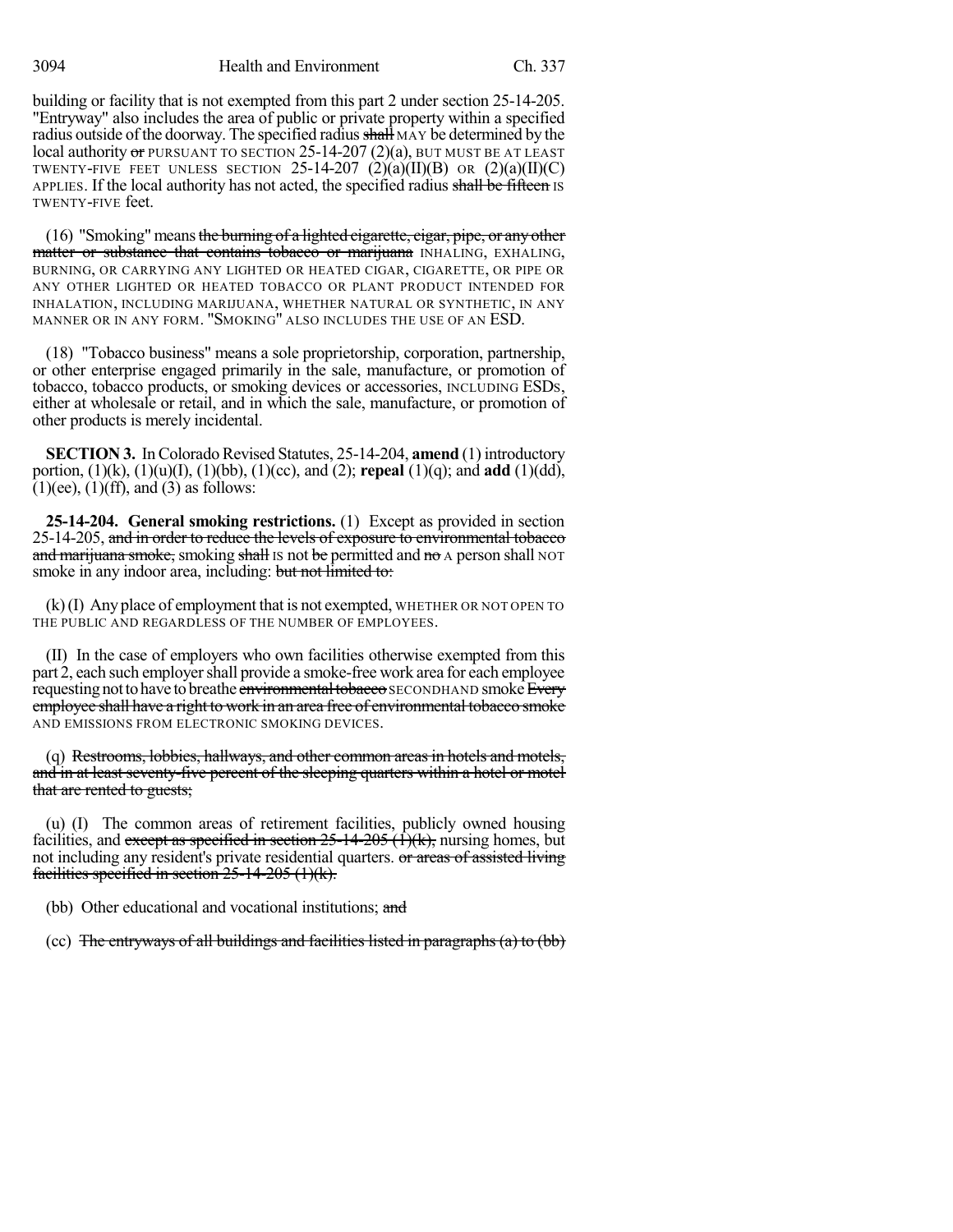of this subsection (1). AIRPORTS;

(dd) HOTEL AND MOTEL ROOMS;

(ee) ASSISTED LIVING FACILITIES, INCLUDING NURSING FACILITIES AS DEFINED IN SECTION 25.5-4-103 AND ASSISTED LIVING RESIDENCES AS DEFINED IN SECTION 25-27-102; AND

(ff) THE ENTRYWAYS OF ALL BUILDINGS AND FACILITIES LISTED IN SUBSECTIONS  $(1)(a)$  TO  $(1)(ee)$  OF THIS SECTION.

(2) A cigar-tobacco bar:

(a) Shall not expand its size or change its location from the size and location in which it existed as of December 31, 2005; A cigar-tobacco bar AND

(b) Shall PROHIBIT ENTRY BY ANY PERSON UNDER EIGHTEEN YEARS OF AGE AND SHALL display signage in at least one conspicuous place and at least four inches by six inches in size stating: "Smoking allowed. Children under eighteen years of age must be accompanied by a parent or guardian MAY NOT ENTER."

(3) A RETAIL TOBACCO BUSINESS:

(a) SHALL PROHIBIT ENTRY BY ANY PERSON UNDER EIGHTEEN YEARS OF AGE;AND

(b) SHALL DISPLAY SIGNAGE IN AT LEAST ONE CONSPICUOUS PLACE AND AT LEAST FOUR INCHES BY SIX INCHES IN SIZE STATING EITHER:

(I) "SMOKING ALLOWED. CHILDREN UNDER EIGHTEEN YEARS OF AGE MAY NOT ENTER."; OR

(II) IN THE CASE OF A RETAIL TOBACCO BUSINESS THAT DESIRES TO ALLOW THE USE OF ESDS BUT NOT OTHER FORMS OF SMOKING ON THE PREMISES, "VAPING ALLOWED. CHILDREN UNDER EIGHTEEN YEARS OF AGE MAY NOT ENTER."

**SECTION 4.** In Colorado Revised Statutes, 25-14-205, **amend** (1) introductory portion, (1)(d), (1)(g), and (1)(i); and **repeal** (1)(c), (1)(f), (1)(h), and (1)(k) as follows:

**25-14-205. Exceptions to smoking restrictions.** (1) This part 2 shall DOES not apply to:

(c) A hotel or motel room rented to one or more guests if the total percentage of such hotel or motel rooms in such hotel or motel does not exceed twenty-five percent;

(d) Any retail tobacco business; EXCEPT THAT THE REQUIREMENTS IN SECTION 25-14-204(3)AND ANY RELATED PENALTIES APPLY TO A RETAIL TOBACCO BUSINESS;

(f) An airport smoking concession;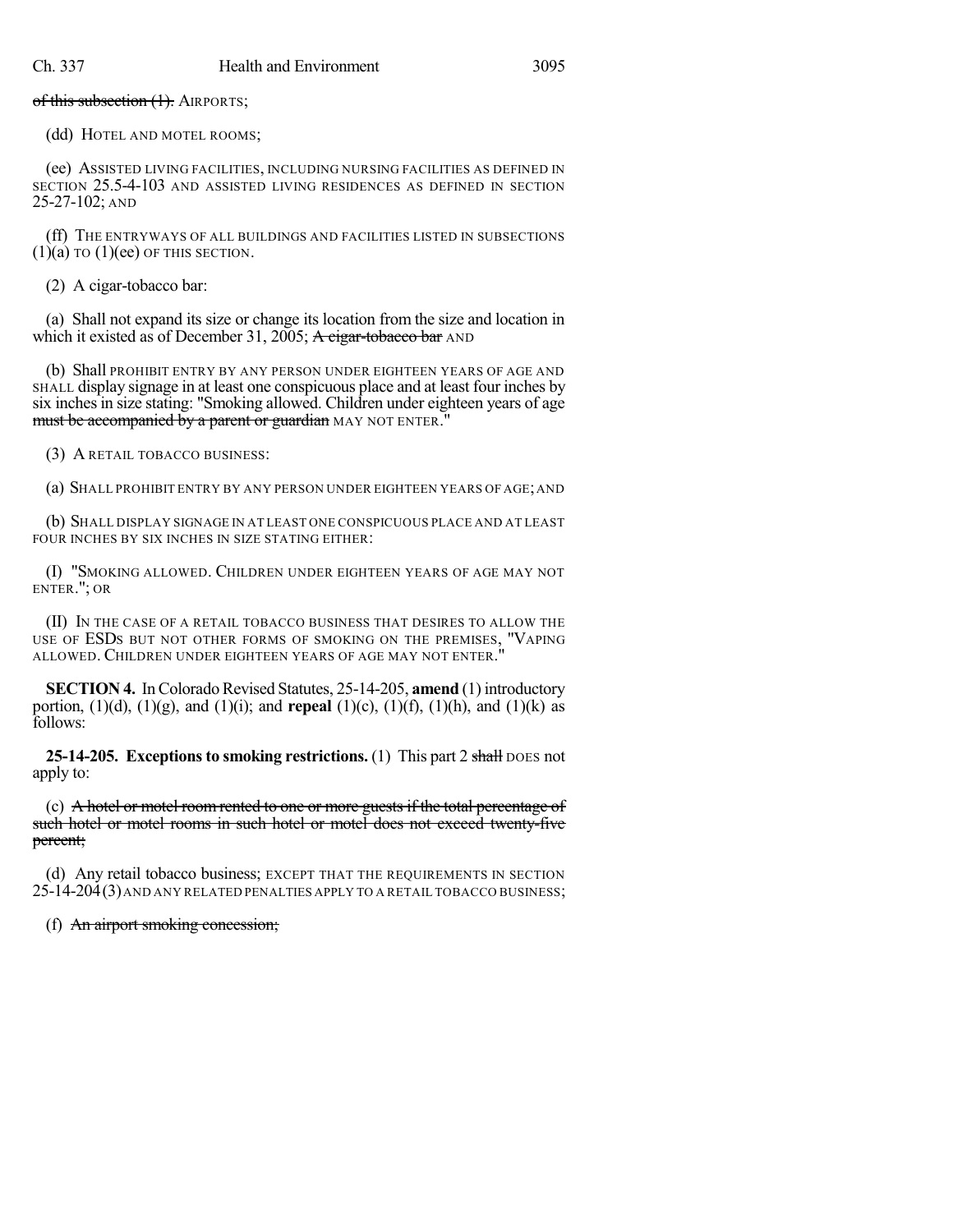(g) The outdoor area of any business; OR

(h) A place of employment that is not open to the public and that is under the control of an employer that employs three or fewer employees;

(i) A private, nonresidential building on a farm or ranch, as defined in section  $39-1-102$ , C.R.S., that has annual gross income of less than five hundred thousand dollars. or

 $(k)$  (H) The areas of assisted living facilities:

(A) That are designated for smoking for residents;

(B) That are fully enclosed and ventilated; and

(C) To which access is restricted to the residents or their guests.

(II) As used in this paragraph (k), "assisted living facility" means a nursing facility, asthat termis defined in section 25.5-4-103, C.R.S., and an assisted living residence, as that term is defined in section 25-27-102.

**SECTION 5.** In Colorado Revised Statutes, 25-14-206, **amend** (1); and **repeal** (2) as follows:

**25-14-206. Optional prohibitions.** (1) The owner or manager of any place not specifically listed in section  $25$ -14-204, including a place otherwise exempted under section 25-14-205 may post signs prohibiting smoking. or providing smoking and nonsmoking areas. Such posting shall have the effect of including such place or the designated nonsmoking portion thereof, in the places where smoking is prohibited or restricted pursuant to this part 2.

(2) If the owner or manager of a place not specifically listed in section  $25$ -14-204, including a place otherwise exempted under section  $25$ -14-205, is an employer and receives a request from an employee to create a smoke-free work area as contemplated by section  $25$ -14-204 (1)(k)(II), the owner or manager shall post a sign or signs in the smoke-free work area as provided in subsection (1) of this section.

**SECTION 6.** In Colorado Revised Statutes, 25-14-207, **amend** (2)(a) as follows:

**25-14-207. Other applicable regulations of smoking - local counterpart regulations authorized.**  $(2)(a)(I)$  A local authority may, pursuant to article 16 of title 31, C.R.S., a municipal home rule charter, or article 15 of title 30, C.R.S., enact, adopt, and enforce smoking regulations that cover the same subject matter as the various provisions of this part 2;  $N\sigma$  EXCEPT THAT, UNLESS OTHERWISE AUTHORIZED UNDER SUBSECTION  $(2)(a)(II)(B)$  OR  $(2)(a)(II)(C)$  OF THIS SECTION, A local authority may NOT adopt  $\frac{day}{y}$  A local regulation of smoking that is less stringent than the provisions of this part 2. except that

 $(II)$  (A) A local authority may is SPECIFICALLY AUTHORIZED TO specify a radius of less MORE than fifteen TWENTY-FIVE feet for the area included within an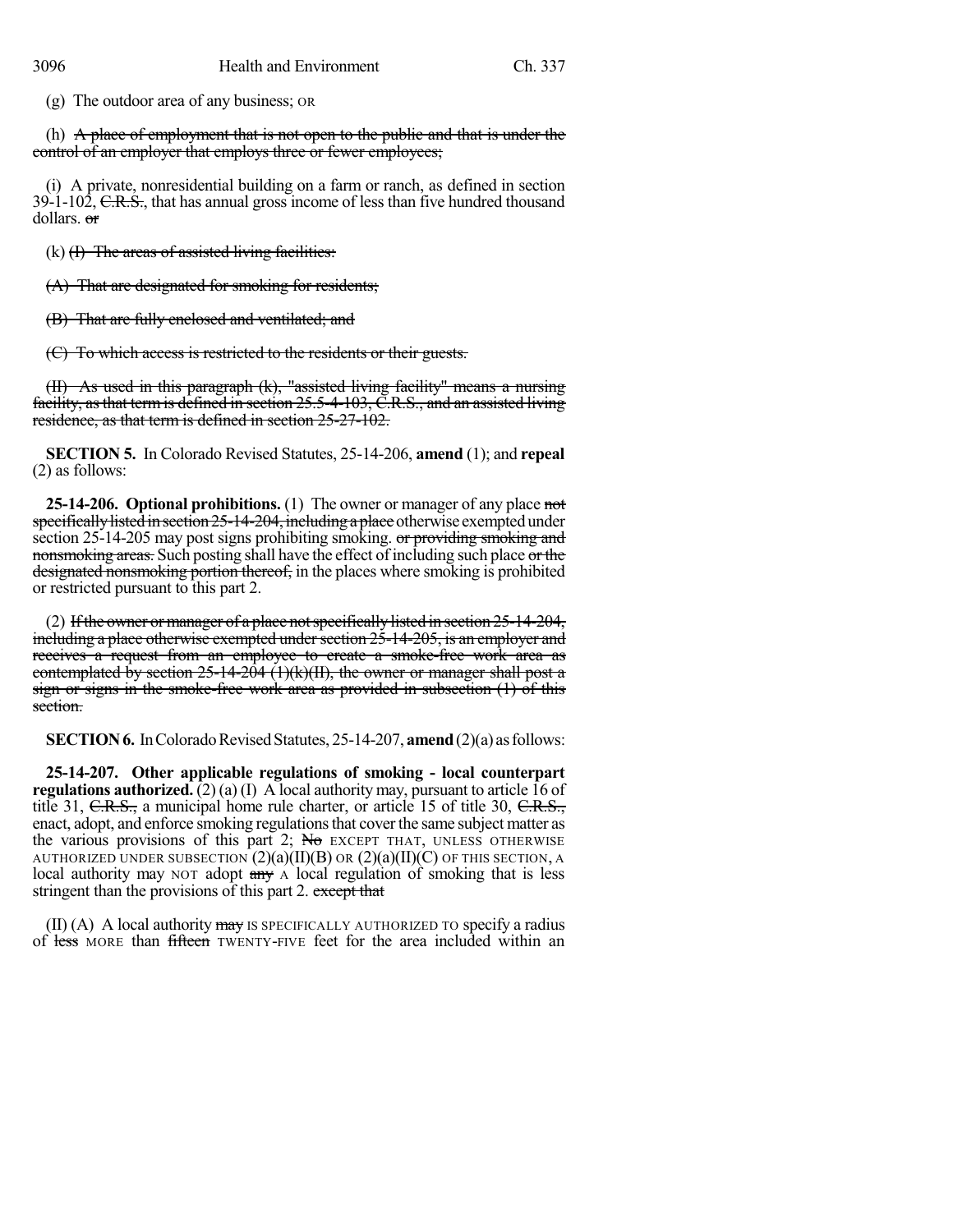entryway.

(B) ALOCAL REGULATION THAT WAS ADOPTED BY A LOCAL AUTHORITY BEFORE JANUARY 1, 2019, AND THAT SPECIFIES A RADIUS OF LESS THAN TWENTY-FIVE FEET FOR THE AREA INCLUDED WITHIN AN ENTRYWAY REMAINS VALID AND MUST BE GIVEN EFFECT AFTER THE EFFECTIVE DATE OF THIS SECTION, AS AMENDED.

(C) IF A PERSON OWNS OR LEASES BUSINESS PREMISES THAT WERE UNDER CONSTRUCTION OR RENOVATION ON JULY 1, 2019, AND THAT COMPLIED WITH A LOCAL REGULATION OF SMOKING THAT SPECIFIED A RADIUS OF LESS THAN TWENTY-FIVE FEET FOR THE AREA INCLUDED WITHIN AN ENTRYWAY, AND, AS OF JULY 1, 2019, HAS APPLIED FOR OR RECEIVED FROM THE MUNICIPALITY, CITY AND COUNTY, OR COUNTY IN WHICH THE PREMISES ARE LOCATED, A CERTIFICATE OF OCCUPANCY FOR THE STRUCTURE TO BE USED FOR THE BUSINESS PREMISES, THE PERSON IS DEEMED IN COMPLIANCE WITH ALL LOCAL REGULATIONS SPECIFYING THE RADIUS OF THE AREA INCLUDED WITHIN AN ENTRYWAY.

**SECTION 7.** In Colorado Revised Statutes, 25-14-208, **amend** (3) as follows:

**25-14-208. Unlawful acts - penalty - disposition of fines and surcharges.** (3) EXCEPT AS OTHERWISE PROVIDED IN SECTION 25-14-208.5, a person who violates this part 2 is guilty of a class 2 petty offense and, upon conviction thereof, shall be punished by a fine not to exceed two hundred dollars for a first violation within a calendar year, a fine not to exceed three hundred dollars for a second violation within a calendar year, and a fine not to exceed five hundred dollars for each additional violation within a calendar year. Each day of a continuing violation shall be deemed a separate violation.

**SECTION 8.** In Colorado Revised Statutes, **add** 25-14-208.5 as follows:

**25-14-208.5. Signage violations- limitation on fines.** (1) FOR A VIOLATION OF SECTION  $25-14-20\overline{4}$  (2) OR (3), THE PENALTY SHALL BE AS FOLLOWS:

(a) A WRITTEN WARNING FOR A FIRST VIOLATION COMMITTED WITHIN A TWENTY-FOUR-MONTH PERIOD; AND

(b) FINES AS SPECIFIED IN SECTION 25-14-208 (3) FOR A SECOND OR SUBSEQUENT VIOLATION WITHIN A TWENTY-FOUR-MONTH PERIOD.

(2) NOTWITHSTANDING SUBSECTION (1) OF THIS SECTION, NO FINE FOR A VIOLATION OF SECTION 25-14-204 (2) OR (3) SHALL BE IMPOSED UPON A PERSON THATCAN ESTABLISH AS AN AFFIRMATIVE DEFENSE THAT,PRIOR TO THE DATE OF THE VIOLATION, IT:

(a) HAD ADOPTED AND ENFORCED A WRITTEN POLICY AGAINST ALLOWING PERSONS UNDER EIGHTEEN YEARS OF AGE TO ENTER THE PREMISES;

(b) HAD INFORMED ITS EMPLOYEES OF THE APPLICABLE LAWS REGARDING THE PROHIBITION OF PERSONS UNDER EIGHTEEN YEARS OF AGE TO ENTER OR REMAIN IN AREAS WHERE SMOKING IS PERMITTED;